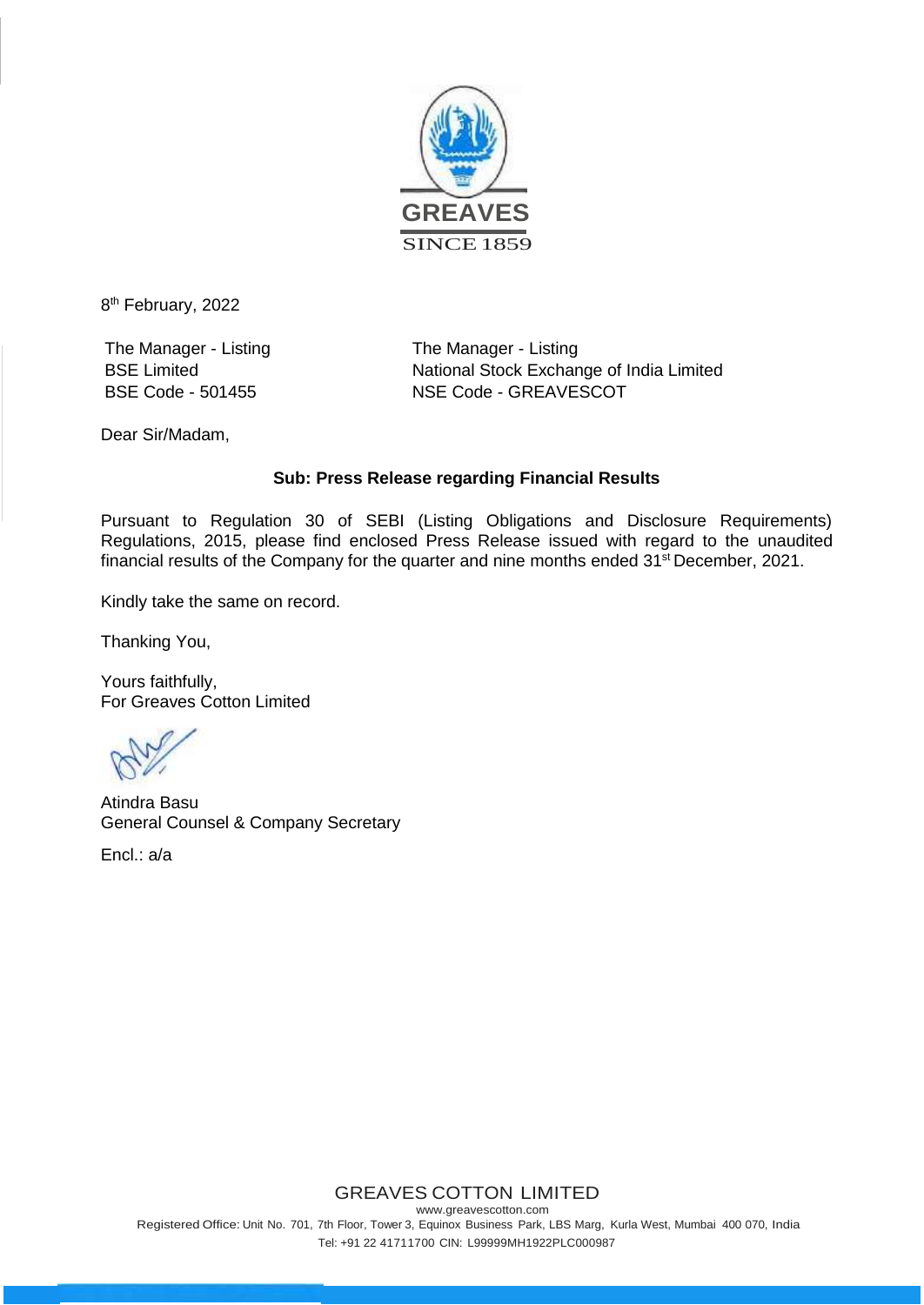

*Press Release*

# **Greaves Cotton's Growth Momentum continues, with sequential consolidated revenue growth of 30% in Q3 FY22**

## *~ Greaves Electric mobility reports it's highest ever volume growth of 162% over last year ~ New Business continues to accelerate with 54% contribution in overall business*

**Mumbai, February 08, 2022:** Greaves Cotton Limited, one of India's leading and diversified engineering companies, reported continuing its growth momentum with revenue growth at almost 30% at Rs. 486 crore in Q3FY22 as against Rs. 374 crore in Q2FY22. EBIDTA for Q3 FY22 stood at Rs. 14 crore.

This quarter has seen a positive recovery with host of activities; like launch of our flagship model Magnus EX, inauguration of EV mega factory in Ranipet, launch of Ampere Experience Centre and increasing demand for products across multiple segments boosted by increase in network.

Greaves' New Business segments, such as Greaves Non-Automotive and New Mobility Business, have seen increased growth momentum and a better recovery due to positive demand with 54% contribution in overall business. Greaves non-auto small engines, which are widely utilized in Marine, Farm, Genset, Construction, and other industrial applications and Greaves Retail business, have reached Pre-COVID levels. Auto business continues to face headwinds with de-growth of 76%.

Greaves Electric Mobility Business comprising of Ampere (2-wheelers), ELE e-rickshaw and e-Autos, continues to add significant value with growth of 213% over Q3 FY21, while accounting for 37% in the overall revenue which is a testimony of growing need for affordable and eco-friendly personal mobility solutions. The recently launched Magnus EX is already receiving appreciation and has been catering to the waitlist orders.

In the e-rickshaw segment, ELE brand recorded a substantial jump marking a promising entry in the commercial mobility segment with 123% volume growth over Q3 FY21.

Commenting on the company performance, **Nagesh A Basavanhalli, Group CEO and Managing Director, Greaves Cotton Limited,** said, *"The Company has retained its leadership position in E-Mobility Industry by recording the best-ever sales for the quarter. Our Retail and Non-Auto businesses have shown resilience even under these market conditions.* 

*We recently inaugurated our largest EV manufacturing facility and an Experience Center at Ranipet, Tamil Nadu. This will herald a new fast-paced growth for GEM. With our strong fundamentals and growth- oriented focus, we remain optimistic of the future across our core businesses."*

The investments to grow the business continues with a higher emphasis on technology innovation, people care & profit margin improvements across all the product lines. Greaves will continue to enhance productivity for millions of end-users across the country.

More details on [www.greavescotton.com](http://www.greavescotton.com/)